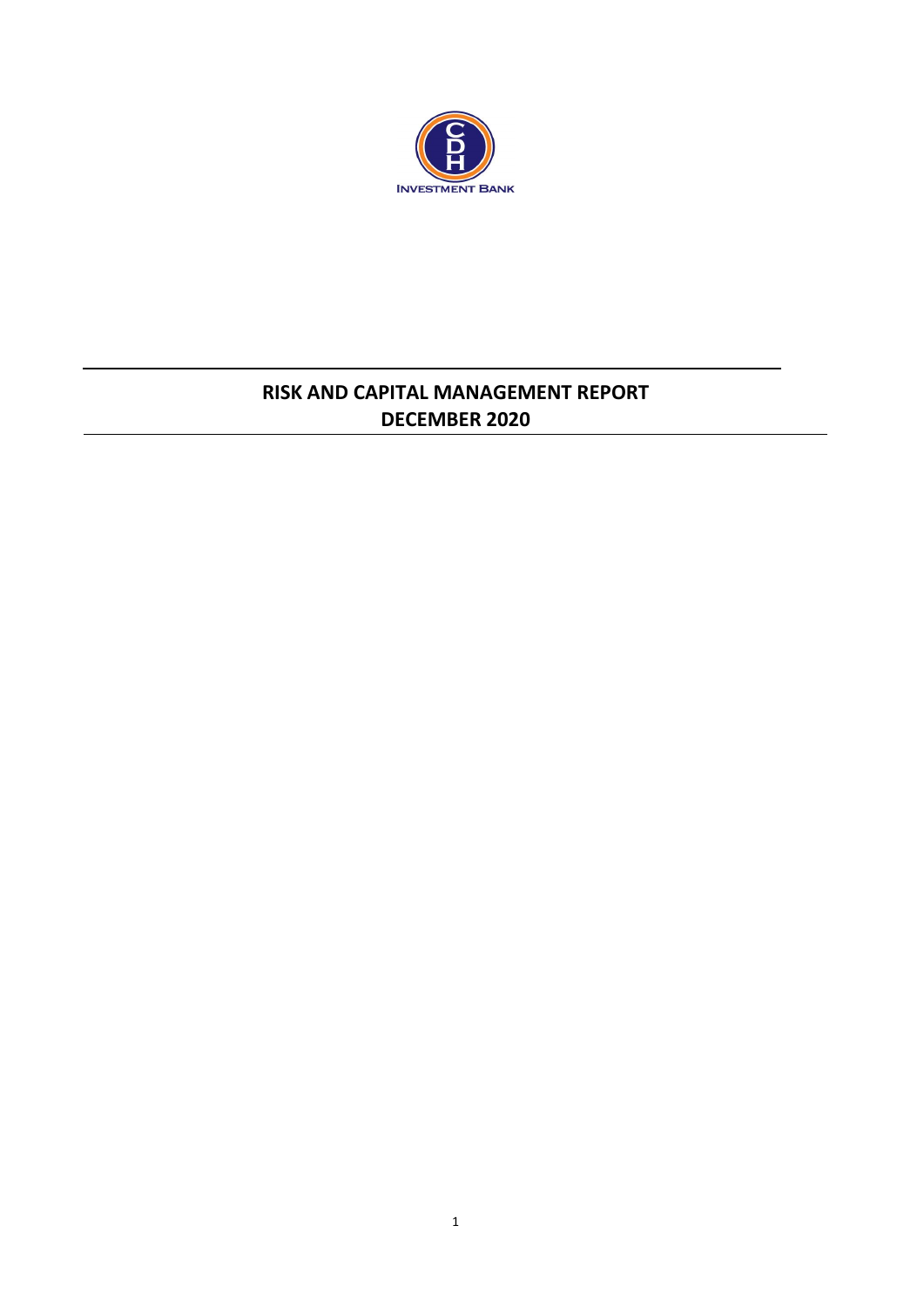# **Table of Contents**

| 1. |     |  |
|----|-----|--|
| 2. |     |  |
| 3. |     |  |
| 4. |     |  |
|    |     |  |
|    |     |  |
| 5  |     |  |
|    |     |  |
|    |     |  |
|    |     |  |
|    | 5.3 |  |
|    | 5.4 |  |
|    | 5.5 |  |
| 6. |     |  |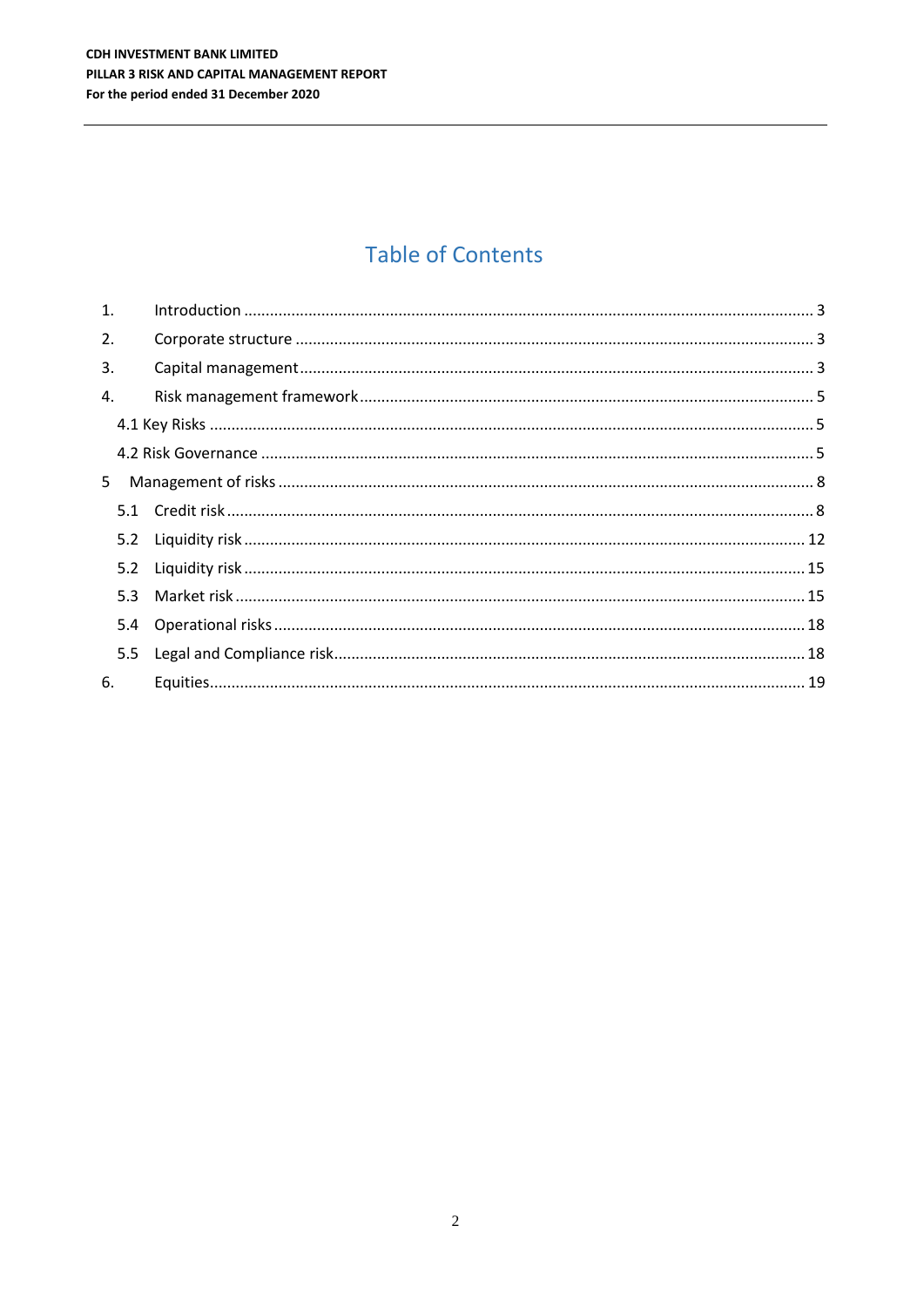#### <span id="page-2-0"></span>**1. Introduction**

The Reserve Bank of Malawi published the Basel II Pillar 3 regulatory framework which aims at complementing the minimum capital requirements under Pillar 1 and the supervisory review process under Pillar 2. The Pillar 3 and Public disclosure is in line with section 96 of the Financial Services Act 2010 and in line with Market Disclosure directive 2013. The purpose of the framework is to encourage market discipline through a set of disclosure requirements which allows market participants to assess key pieces of information on the scope of application, capital risk exposures, risk assessment processes and hence capital adequacy of the bank. CDH Investment Bank is regulated and supervised by the Reserve Bank of Malawi.

# <span id="page-2-1"></span>**2. Corporate structure**

CDH Investment Bank is a subsidiary of Continental Holdings Limited (the major shareholder) alongside Continental Capital Limited, Continental Asset Management Limited, Continental Asset Management Nominees Limited, CDH Commodities Limited, Continental Properties Limited, and Continental Pension Services Company Limited.

CDHIB has the following shareholding structure: -

| <b>Shareholder</b>                  | 2020    | 2019    |
|-------------------------------------|---------|---------|
| <b>Continental Holdings Limited</b> | 82.46%  | 81.01%  |
| <b>Investments Alliance Limited</b> | 10.18%  | 10.00%  |
| <b>Kesaart Capital Limited</b>      | 4.84%   | 4.76%   |
| Unity Investments Limited           |         | 1.75%   |
| Savannah Investments Limited        | 2.52%   | 2.48%   |
| Total                               | 100.00% | 100.00% |

# <span id="page-2-2"></span>**3. Capital management**

The Bank's capital management philosophy is aimed at maintaining an optimum level of capital and liquidity to enable it pursue strategies that build long term shareholder value, whilst always meeting minimum regulatory capital and liquidity requirements. The risk appetite includes internal capital requirements which are the Bank's internal estimates of the capital required to cover all its material risks including those which are not captured under regulatory capital calculations.

#### **Regulatory capital**

Reserve Bank of Malawi sets and monitors the capital requirements and requires the Bank to maintain a minimum of **10 percent** and **15 percent** for core and total capital respectively. The Bank's regulatory capital is analysed in two parts: -

- Tier I capital, which includes paid-up share capital, share premium, retained earnings, and other reserves less investment in subsidiaries
- Tier II capital, which includes investment revaluation reserve, property revaluation reserve, loan loss reserve and subordinated debt capital at 50% of the Tier I capital.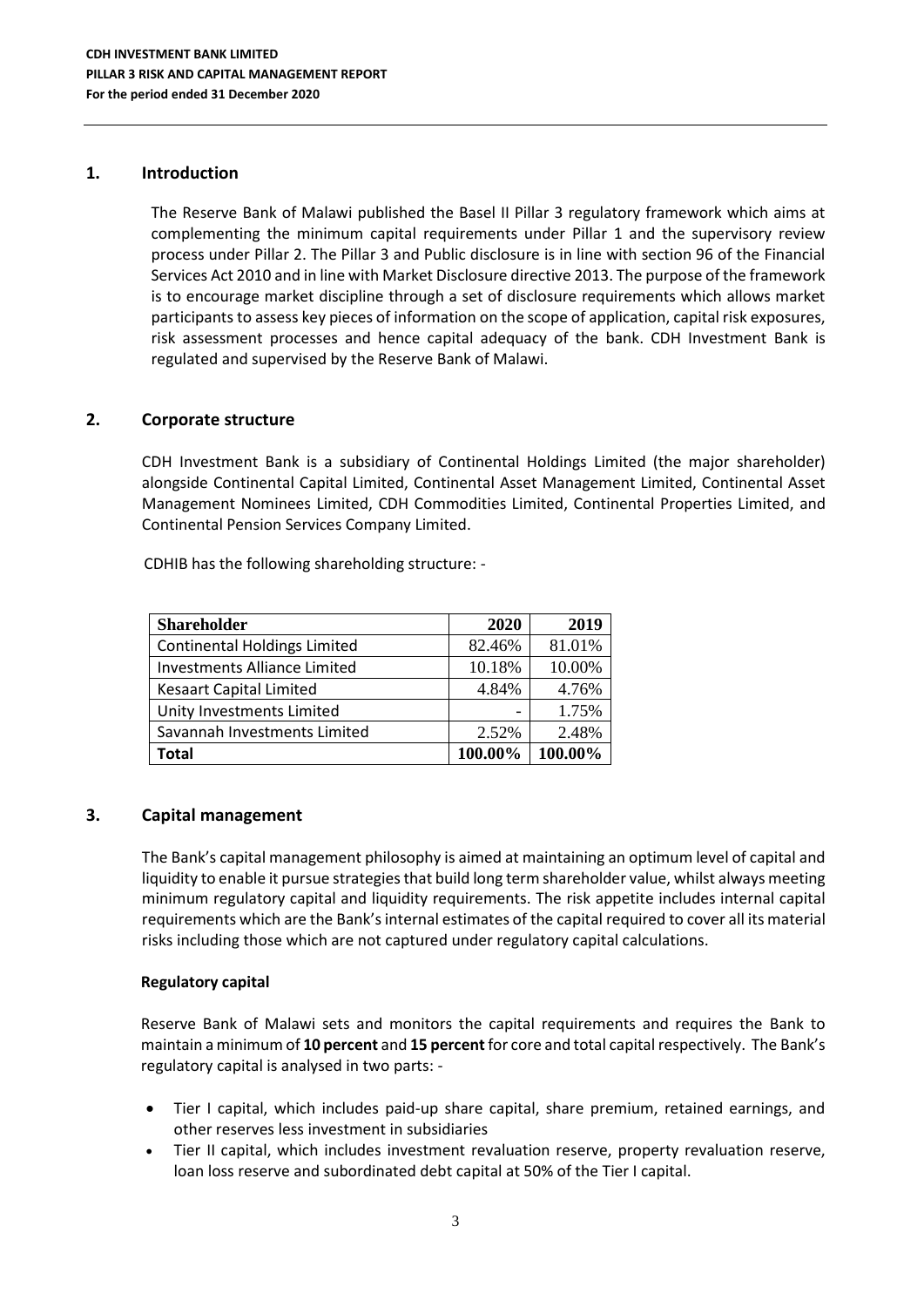The capital ratios of CDHIB as at 31 $^{\rm st}$  December 2020, are as shown in the table below: -

|                                                                                 |            | <b>Separate</b> |
|---------------------------------------------------------------------------------|------------|-----------------|
|                                                                                 | 2020       | 2019            |
| <b>Tier 1 capital</b>                                                           |            |                 |
| Share capital                                                                   | 275,984    | 275,984         |
| Share premium                                                                   | 3,244,832  | 3,244,832       |
| Irredeemable preference shares                                                  | 1,300,000  | 1,300,000       |
| Retained earnings                                                               | 8,762,382  | 5,672,820       |
| Less: Investments in unconsolidated banking & financial<br>subsidiary companies | (140,000)  | (140,000)       |
| Deferred tax asset                                                              | (34, 880)  | (72, 805)       |
|                                                                                 | 13,408,318 | 10,280,831      |
| <b>Tier 2 capital</b>                                                           |            |                 |
| Subordinated debt (limited to 50% of tier 1 capital)                            | 1,093,333  | 1,413,333       |
| Investments in unconsolidated banking & financial<br>subsidiary companies       | (140,000)  | (140,000)       |
| Loan loss reserve                                                               |            |                 |
|                                                                                 | 953,333    | 1,273,333       |
| Total regulatory capital                                                        | 14,361,651 | 11,554,164      |
| Risk weighted assets                                                            | 27.867.174 | 27,424,740      |
| <b>Capital ratios</b>                                                           |            |                 |
| Tier 1 capital expressed as a percentage of total risk-weighted assets          | 48.12%     | 37.49%          |
| Total capital expressed as a percentage of total risk weighted assets.          | 51.54%     | 42.13%          |

In its capital planning, the Bank considers the impact of economic downturns/recession and the impact this would have on its capital and earnings. This is covered under the budgeting process where the statement of financial position and statement of profit or loss and other comprehensive income are projected in line with the Bank's interest rate view.

If actual performance is deviating from projected performance, the budget is revised to reflect the current economic situation and submitted to the board for approval with details of the measures to be taken and the revised targets.

The Bank and its individually regulated operations have complied with all externally imposed capital requirements. The Bank does not have any restrictions or impediments on the transfer of funds or regulatory capital.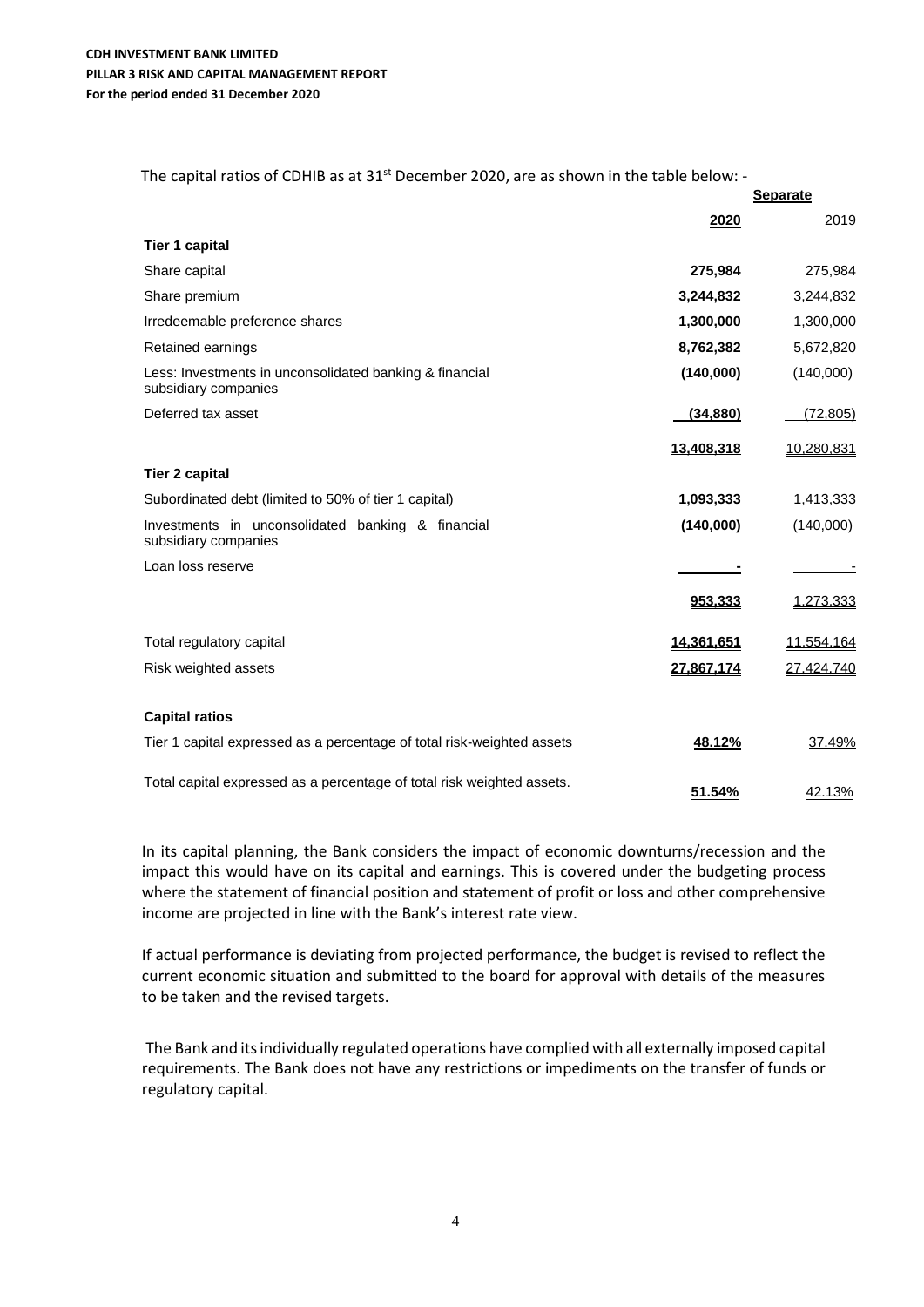### <span id="page-4-0"></span>**4. Risk management framework**

The Board of directors of the Bank has ultimate responsibility for the level of the risk taken by the Bank and accordingly, they have approved the overall business strategies and significant policies of the Bank, including those related to managing and taking risk. Senior management in the Bank is responsible for implementing strategies in a manner that limits risks associated with each strategy and that ensures compliance with applicable rules and regulation, both on a long term and day to day basis. The Bank has a Risk department, which is independent of those who accept risks. The Risk department is tasked to: -

- identify current and emerging risks
- develop risk assessment and measurement systems
- establish policies, practices, and other control mechanisms to manage risks
- develop risk tolerance limits for senior management and board approval
- monitor positions against approved risk tolerance limits and
- report results of risk monitoring to senior management and the board.

To ensure that risk management is properly explained to and understood by all business lines, the board has established the following policies:

- Risk Management Policy
- Credit Policy
- Investment policy
- Liquidity Risk Management Policy
- Capital Risk Management Policy
- Information and Communication Policy
- Stress Testing Framework

# <span id="page-4-1"></span>**4.1 Key Risks**

The Bank is exposed to the following financial risks from financial instruments:

- a) Credit risk
- b) Liquidity risk
- c) Market risk
- d) Operational risk
- e) Legal and compliance risks
- f) Reputational risks

# <span id="page-4-2"></span>**4.2 Risk Governance**

CDHIB risk management approach is directed through compliance with legislation, policies and procedures and alignment with standards and best practices. It is the Heads of departments that are leading in managing risk. Therefore, everyone in the Bank is responsible and accountable for risk management.

#### *4.2.1 Board of Directors (BOD)*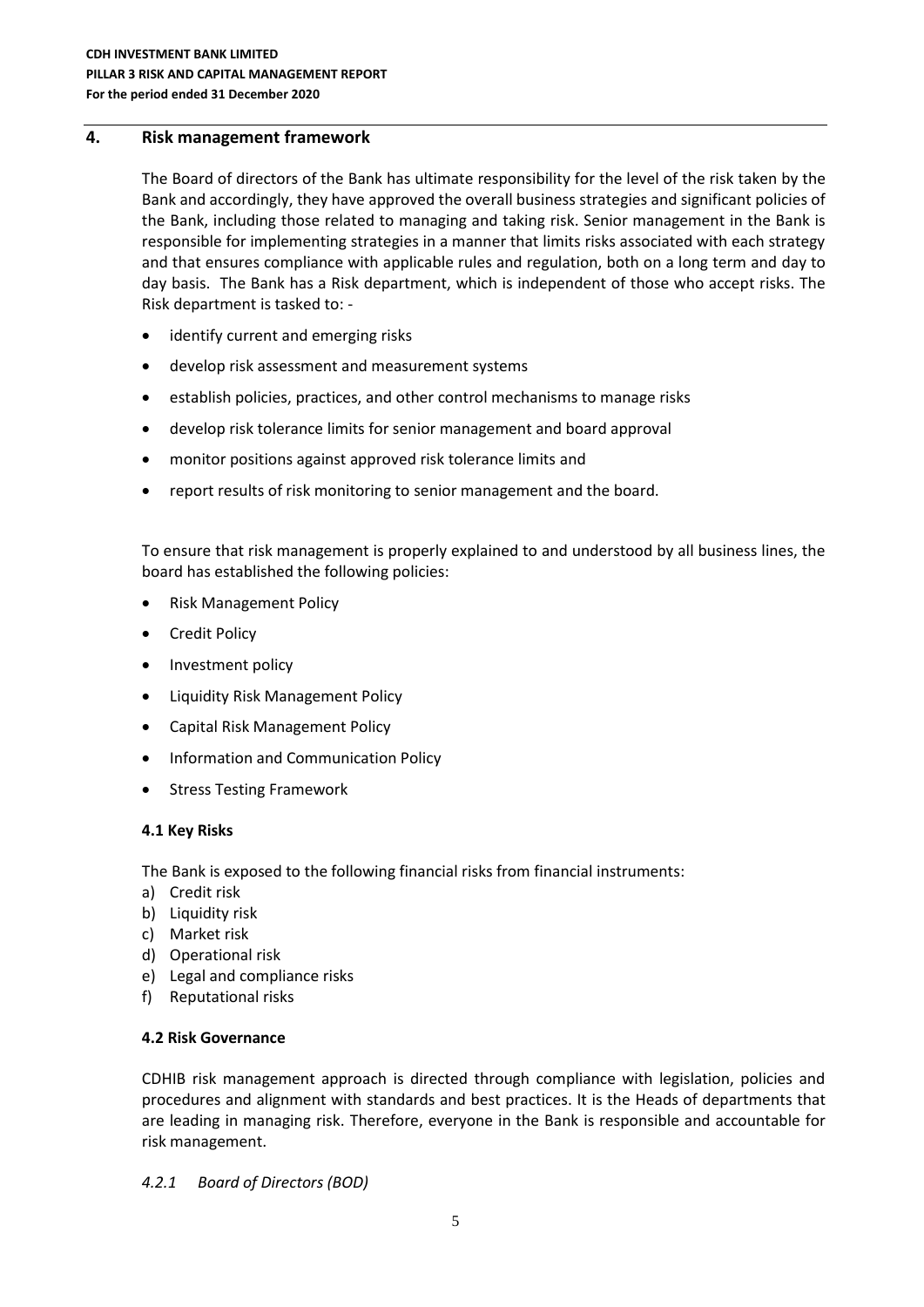The Board of directors retains the overall responsibility for strategic risk management of the Bank. It is chiefly responsible for setting corporate strategy and reviewing management performance in implementing the Bank's strategic plan.

The Board through its risk oversight role satisfies itself that the risk management processes designed and implemented by executives and Risk Manager is adapted to the Board's corporate strategy and are functioning as directed, and that necessary steps are taken to foster a culture of risk-adjusted decision-making throughout the Bank.

The Boards:

- a) Manages the overall responsibility of risk management
- b) Defines clearly risk limits and approve those set by Executive Management
- c) Reviews various policies of the Bank and make appropriate changes as and when deemed necessary.
- d) Re-evaluates these guidelines

The Bank has a unitary Board of Directors comprising a chairman, nine non-executive directors and one executive director. The Board has adopted without modification, the major principles of modern corporate governance as contained in the reports of Cadbury and King II, and the Basel Committee on Banking Supervision.

The Board meets four times a year. There are adequate and efficient communication and monitoring systems in place to ensure that the Directors receive all relevant, accurate information to guide them in making necessary strategic decisions, and providing effective leadership, control, and strategic direction over the Bank's operations, and in ensuring that the Bank fully complies with relevant legal, ethical and regulatory requirements.

| <b>Board meetings - meeting attendance</b> |                          |             |             |             |             |  |  |  |
|--------------------------------------------|--------------------------|-------------|-------------|-------------|-------------|--|--|--|
| <b>Member</b>                              |                          | Date        | Date        | Date        | Date        |  |  |  |
|                                            |                          | 31 Mar 2020 | 25 Jun 2020 | 02 Oct 2020 | 04 Dec 2020 |  |  |  |
| Mr. Franklin Kennedy                       | Chairman                 |             |             |             |             |  |  |  |
| Mr. Kofi Sekyere                           | Director                 |             |             |             |             |  |  |  |
| Mr. Robert Abbey                           | Director                 |             |             |             |             |  |  |  |
| Dr Naomi Ngwira                            | Director                 |             |             |             |             |  |  |  |
| Mr. Elias Malion                           | Director                 |             |             |             |             |  |  |  |
| Mr. Ted Sauti-Phiri                        | Director                 |             |             | N/A         | N/A         |  |  |  |
| Mr. Masauko Msungama                       | Director                 | N/A         | N/A         |             |             |  |  |  |
| Mr. Kingsley Zulu                          | Director                 |             |             |             |             |  |  |  |
| Mr. John McGrath                           | Director                 |             |             |             |             |  |  |  |
| Mr. Charles Asare                          | Director                 |             |             |             |             |  |  |  |
| Mr. Jean R Ngando Moukala<br>In attendance | <b>Managing Director</b> |             |             |             |             |  |  |  |
|                                            |                          |             |             |             |             |  |  |  |

Mr. Daniel Mwangwela Company Secretary

# Key

√ = Attendance

N/A = Not Applicable: Mr. Ted Sauti-Phiri ceased to be a Director from October 2020. The vacancy was filled by Mr. Masauko Msungama.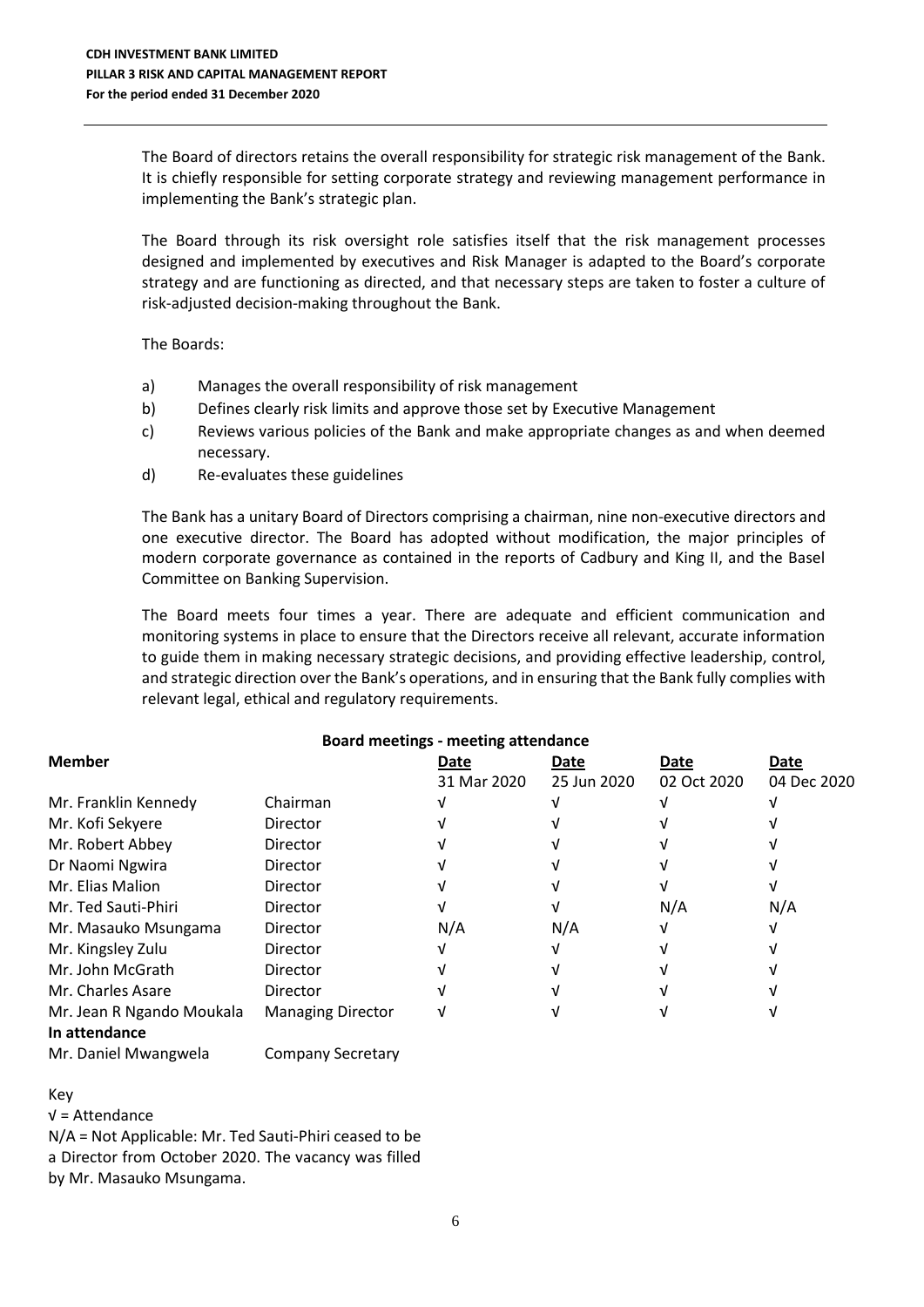# *4.2.2 Board Audit Committee (BAC)*

The Committee comprise of three non-executive directors.

The Committee assists the Board in fulfilling its oversight responsibilities for the financial reporting process, the system of internal control and risk management, and the Bank's process for monitoring compliance with laws and regulations. The Committee meets on a quarterly basis.

# *4.2.3 Board Risk and Compliance Committee (BRCC)*

The Committee comprise of three non-executive directors.

The Committee is responsible for determining the Bank's risk appetite, tolerance limits for critical exposures, provide oversight of the ERM program to ensure that that the ERM process is used to develop and achieve strategic objectives of the Bank. It provides risk management advice to the Executive management.

# *4.2.4 Chief Executive Officer/Managing Director (MD)*

The Chief Executive Officer has the ultimate responsibility and accountability for establishing and maintaining suitable systems of internal control and risk management and manages the Bank in a manner that is consistent with best practice in risk management.

# *4.2.5 Risk and Compliance Committee (RCC)*

This is an executive management risk committee responsible for identifying emerging enterprise risks, prioritizing identified enterprise risks, directing, and approving risk treatments, ensuring that sufficient resources are allocated to implement treatment, monitor the results, review, and update the risk register in preparation of the quarterly board report. The Committee meets monthly and, on an ad-hoc basis.

# *4.2.6 Asset and Liability Management Committee (ALCO)*

The Committee is responsible for the structuring and management of the Bank's book/balance sheet and investment policy.

Its objective is to maintain a balance between risk and return. It focuses on the management, identification, and measurement of both the risks as related to interest rate risk and tenor mismatches, asset quality, capital planning, liquidity management and returns, as approved by the Board. The Committee meets fortnightly.

# *4.2.7 Credit Risk Committee (CRECO)*

The Committee oversees the credit and lending strategies and objectives of the Bank including overseeing the credit risk management, review internal credit policies and establishing portfolio limits, review the quality and performance of the Banks' credit portfolio and any matters as delegated by the Board. The Committee meets on an ad-hoc basis as required.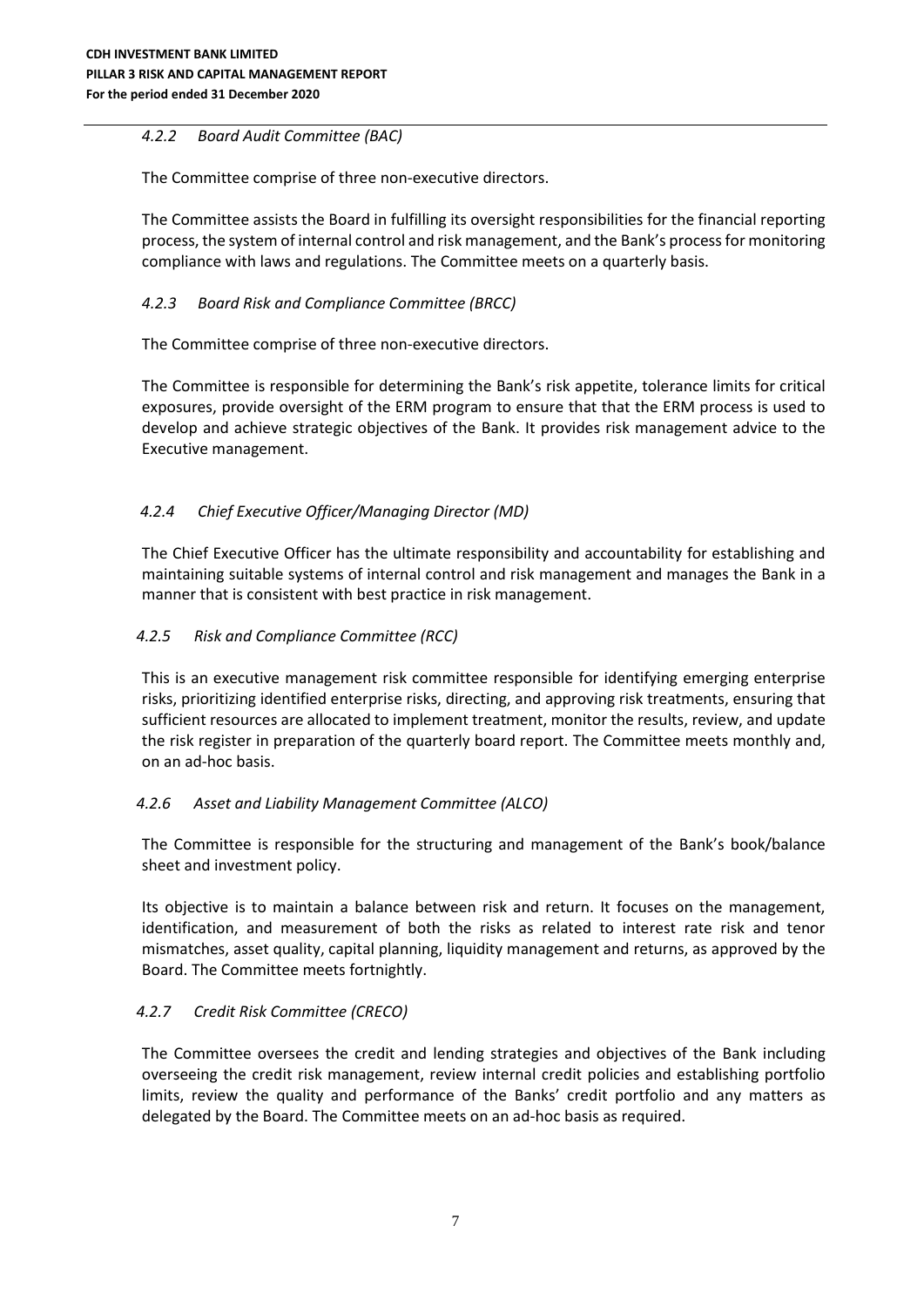# *4.2.8 Chief Risk and Compliance Officer (CRCO)*

The Officer is responsible for managing the Bank's Enterprise Risk Framework. This involves working with risk owners and executive management to analyse operational and enterprise risks, develop effective risk treatments, monitoring and ensuring that risks tolerance limits are maintained within the bank policy. The CRCO also coordinates risk management training and education, continuous improvement of ERM framework and associated policies and procedures. In addition to risk governance, the Officer carries regular reviews and assessment of compliance risks in the bank's activities including new products.

# *4.2.9 Legal Officer (LO)*

The Officer is tasked to understand and advocate the rules and regulations and effective management of and proactively work and advise the Bank to manage legal risk to meet stakeholder expectations.

### *4.2.10 Chief Internal Auditor (CIA)*

The Chief Internal Auditor provides independent and objective insight on the effectiveness internal controls, risk management and governance processes. The CIA does also offer advice on process improvements as well as best practice standards.

# *4.2.11 Chief Finance Officer (CFO)*

The Chief Finance Officer plays broad strategic role in Enterprise-Wide Risk Management through involvement in financial reporting and performance management. The function is relied upon as the owner of business information, reporting and financial data and assist in decision support operations that enables effective and efficient operations of the Bank.

#### 4.2.12 Chief Credit Officer (CCO)

The Chief Credit Officer plays an important role to maximise the bank's risk-adjusted rate of return by maintaining credit risk exposure within acceptable parameters. The CCO needs to manage the credit risk inherent in the entire portfolio as well as the risk in individual credits or transactions. The Officer should also consider the relationships between credit risk and other risks. The effective management of credit risk is a critical component of a comprehensive approach to risk management and essential to the long-term success of any banking organisation.

#### <span id="page-7-0"></span>5 Management of risks

CDHIB has risk governance structures which approve limits and thresholds consistent with the applicable regulatory requirements.

#### <span id="page-7-1"></span>*5.1 Credit risk*

Credit risk is the risk of financial loss to the Bank if a counterparty to a financial instrument fails to meet their contractual obligations and arises principally from the Bank's loans and advances to customers and other banks and its investment in securities. For risk management reporting purposes, the Bank considers and consolidates all elements of credit risk exposure (such as individual obligor default risk, country, and sector risk).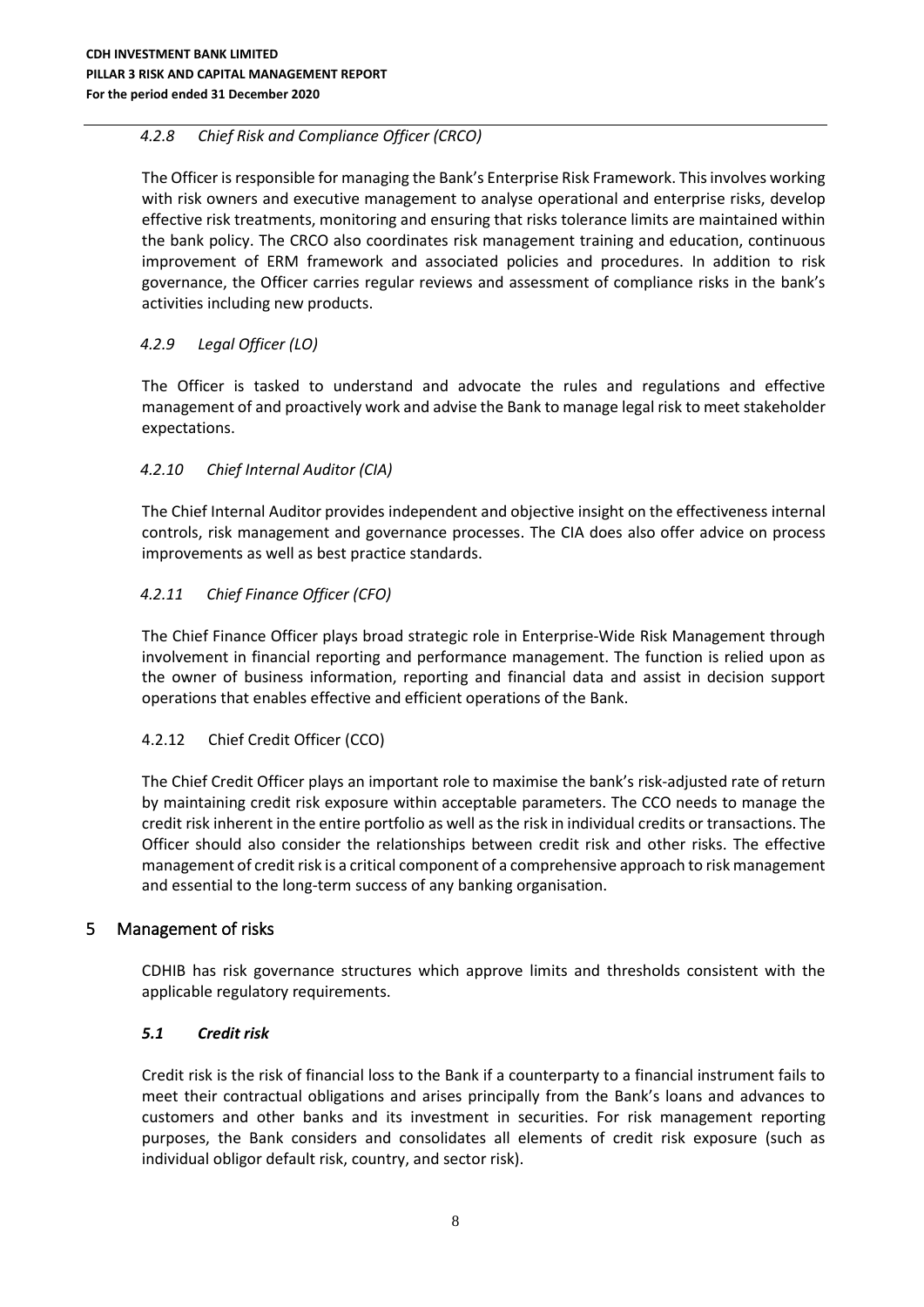#### **Management of credit risk**

The Board of Directors of the Bank have delegated responsibility for the management of credit risk to their Credit Committee to which separately Credit Department reports. The Credit Committee is responsible for oversight of credit risk, including: -

- Formulating credit policies, covering collateral requirements, credit assessment, risk grading and reporting, documentary and legal procedures, and compliance with regulatory and statutory requirements.
- Establishing the authorisation structure for the approval and renewal of credit facilities. Some credit facilities are authorized by Head Office management. Larger facilities require approval by The Credit Committee or the Board of Directors as appropriate.
- Reviewing and assessing credit risk. The Credit Department assesses all credit exposures in excess of designated limits, prior to facilities being committed to customers by the business centres concerned. Renewals and reviews of facilities are subject to the same review process.
- Limiting concentrations of exposure to counterparties, geographies, and industries (for loans and advances), and by issuer, credit rating band, market liquidity and country (for investment securities).
- Reviewing compliance of business centres with agreed exposure limits.

#### **Impaired loans and securities**

Impaired loans and securities are loans and securities for which the Bank determines that it is probable that it will be unable to collect all principal and/or interest due according to the contractual terms of the loan/securities agreements.

#### **Past due but not impaired loans**

These are loans and securities where contractual interest or principal payments are past due but the Bank believes that impairment is not appropriate on the basis of the level of security/collateral available and/or the stage of collection of amounts owed to the Bank.

#### **Allowances for impairment**

The Bank establishes an allowance for impairment losses that represent its estimate of expected losses in its loan portfolio. The main components of this allowance are a specific loss component that relates to individually significant exposures.

#### **Impairment policy**

The Bank writes off a loan/security balance (and any related allowances for impairment losses) when the Credit committee determines that the loans/securities are uncollectible. This determination is reached after considering information such as the occurrence of significant changes in the borrower/issuer's financial position such that the borrower/issuer can no longer pay the obligation, or that proceeds from collateral will not be sufficient to pay back the entire exposure.

The Bank monitors concentrations of credit risk by sector. An analysis of concentrations of credit risk at the reporting date is shown below: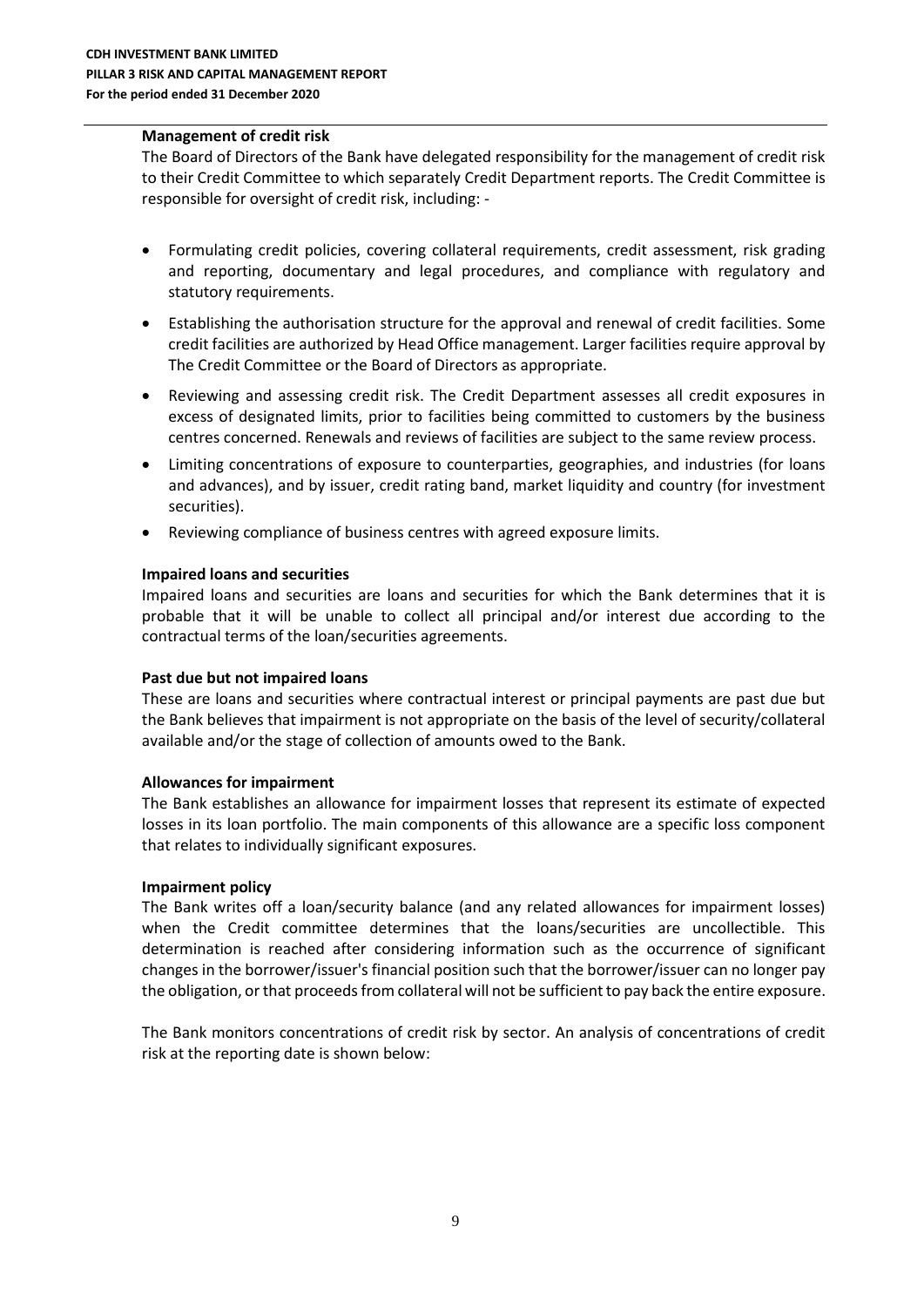#### **CDH INVESTMENT BANK LIMITED PILLAR 3 RISK AND CAPITAL MANAGEMENT REPORT For the period ended 31 December 2020**

Economic sector risk concentrations within the customer loan portfolio was as follows:

|                                         | <b>Maximum</b><br>Limit % | 2020      | 2019 | 2020       | 2019       |
|-----------------------------------------|---------------------------|-----------|------|------------|------------|
| Agriculture                             | 35%                       | 10%       | 4%   | 3,905,203  | 1,183,093  |
| Construction                            | 5%                        | 1%        | 3%   | 545,505    | 790,929    |
| Manufacturing                           | 35%                       | 25%       | 35%  | 9,828,067  | 10,883,542 |
| Wholesale and retail                    | 40%                       | 38%       | 39%  | 15,072,571 | 12,159,291 |
| Tourism and leisure                     | 5%                        | 4%        | 0%   | 1,741,805  | 33,552     |
| Transport                               | 15%                       | 1%        | 1%   | 465,538    | 437,568    |
| Community, social and personal services | 11%                       | 12%       | 17%  | 4,682,967  | 5,183,609  |
| <b>Others</b>                           | 43%                       | <u>9%</u> | 2%   | 3,588,930  | 496,894    |
|                                         |                           | 100%      | 100% | 39,830,586 | 31,168,478 |

The risk that counterparties to trading instruments might default on their obligations is monitored on an on-going basis. In monitoring credit risk exposure, consideration is given to trading instruments with a positive fair value and the volatility of the fair value of trading instruments.

To manage the level of credit risk, the Bank deals with counterparties of good credit standing enters into master netting agreements whenever possible, and when appropriate, obtains collateral. Master netting agreements provide for the net settlement of contracts with the same counterparty in the event of default.

The table below shows the credit quality by class of financial asset for credit risk related items as at 31 st December 2020.

| <b>Consolidated and Separate</b>                      |                 | Performing                       |                         |           | Non - Performing         |             |                              |                          |
|-------------------------------------------------------|-----------------|----------------------------------|-------------------------|-----------|--------------------------|-------------|------------------------------|--------------------------|
| 2020                                                  | <b>Standard</b> | <b>Special</b><br><b>Mention</b> | Sub-<br><b>Standard</b> | Doubtful  | Loss                     | Total       | against<br>impaired<br>loans | <b>Net</b><br>impairment |
| <b>Credit quality</b>                                 |                 |                                  |                         |           |                          |             |                              |                          |
| Financial assets at fair value through profit or loss | 71,188,220      |                                  |                         |           |                          | 71,188,220  |                              |                          |
| Investment securities                                 | 4,400,106       |                                  |                         |           |                          | 4,400,106   |                              |                          |
| Loans and advances to related party                   |                 |                                  |                         |           |                          |             |                              |                          |
| Loans and advances to other banks                     | 1,500,473       |                                  |                         |           |                          | 1,500,473   |                              |                          |
| Loans and advances to customers                       | 37,241,324      | 1,072,258                        | $\blacksquare$          | 1,514,659 | 2,345                    | 39,830,586  | 1,783,226                    | 1,556,801                |
| <b>Total recognised financial instruments</b>         | 114,330,123     | 1,072,258                        |                         | 1,514,659 | 2,345                    | 116,919,385 | 1,783,226                    | 1,556,801                |
| 2019                                                  |                 |                                  |                         |           |                          |             |                              |                          |
| <b>Credit quality</b>                                 |                 |                                  |                         |           |                          |             |                              |                          |
| Financial assets at fair value through profit or loss | 48,916,015      |                                  |                         |           |                          | 48,916,015  |                              |                          |
| Investment securities                                 | 1,433,596       |                                  |                         |           |                          | 1,433,596   |                              |                          |
| Loans and advances to related party                   | 3,012,329       |                                  |                         |           |                          | 3,012,329   |                              |                          |
| Loans and advances to other banks                     | 2,023,252       |                                  |                         |           | $\overline{\phantom{a}}$ | 2,023,252   |                              |                          |
| Loans and advances to customers                       | 29,300,580      | $\overline{\phantom{a}}$         | 946                     | 29,496    | 1,837,456                | 31,168,478  | 354,900                      | 628,114                  |
| <b>Total recognised financial instruments</b>         | 84,685,772      |                                  | 946                     | 29,496    | 1,837,456                | 86,553,670  | 354,900                      | 628,114                  |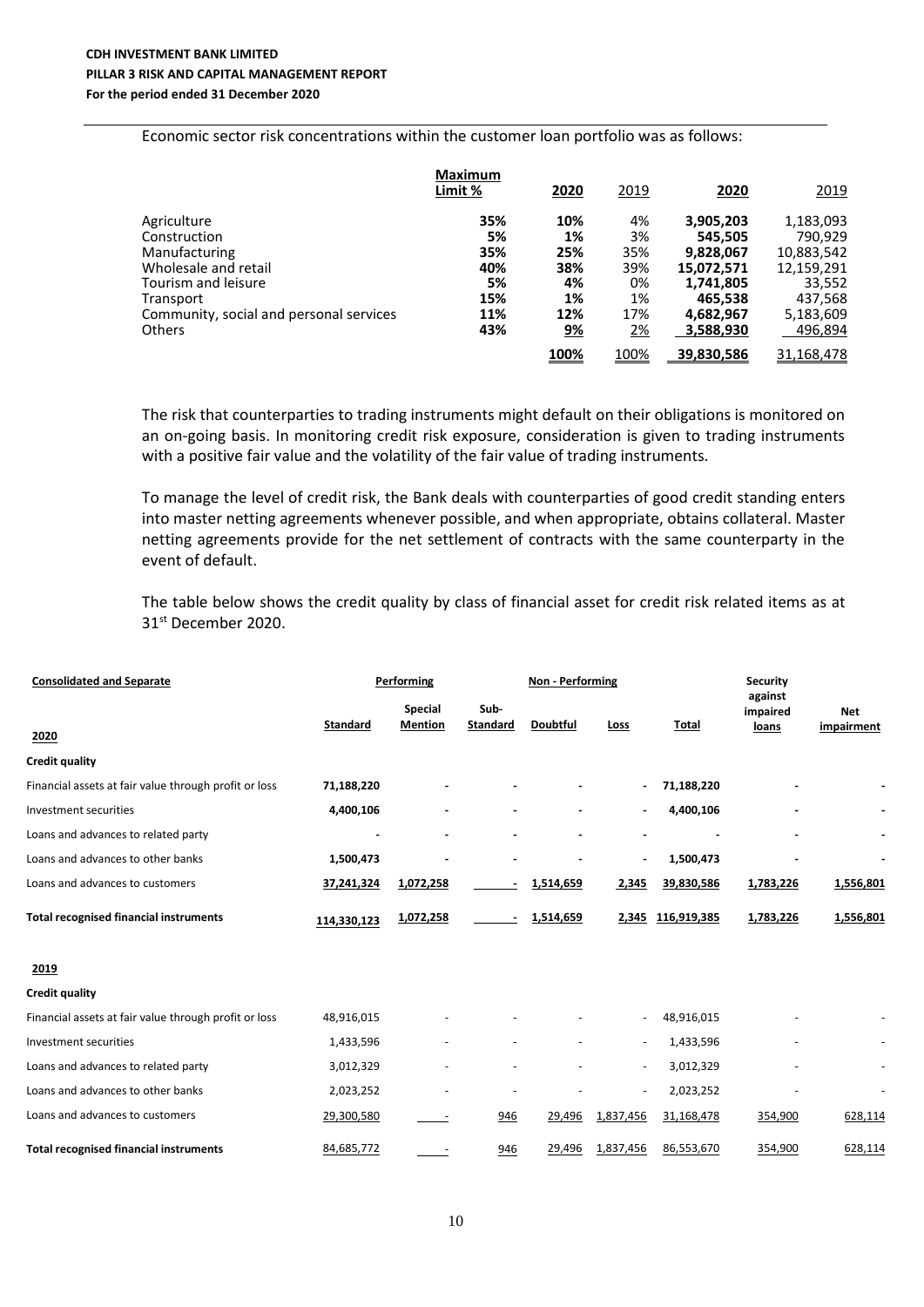

 $\overline{a}$ 

# **5.1 Credit risk (continued)**

In respect of certain financial assets, the Bank has legally enforceable rights to offset them with financial liabilities. However, in normal circumstances, there would be no intention of settling net, or of realising the financial assets and settling the financial liabilities simultaneously. Consequently, the financial assets are not offset against the respective financial liabilities for financial reporting purposes. However, the exposure to credit risk relating to the respective financial assets is mitigated as follows:

|                                   | At 31 <sup>st</sup> December 2020 |                 |  |
|-----------------------------------|-----------------------------------|-----------------|--|
|                                   | Carrying                          | Net exposure to |  |
|                                   | amount                            | credit risk     |  |
| Cash and balances with banks      | 7,206,052                         | 7,206,052       |  |
| Loans and advances to other banks | 1,500,473                         | 1,500,473       |  |
| Loans and advances to customers   | 38,273,785                        | 38,273,785      |  |
| Financial assets                  | 71,188,220                        | 71,188,220      |  |
| Investment securities             | 4,400,106                         | 4,400,106       |  |
| Other accounts receivables        | 83,777                            | 83,777          |  |
|                                   | 122,652,413                       | 122,652,413     |  |

|    |                                     | At 31 <sup>st</sup> December 2019 |                 |  |
|----|-------------------------------------|-----------------------------------|-----------------|--|
|    |                                     | Carrying                          | Net exposure to |  |
|    |                                     | amount                            | credit risk     |  |
|    | Cash and balances with banks        | 6,708,237                         | 6,708,237       |  |
|    | Loans and advances to related party | 3,012,329                         | 3,012,329       |  |
|    | Loans and advances to other banks   | 2,023,252                         | 2,023,252       |  |
| S. | Loans and advances to customers     | 30,540,364                        | 30,540,364      |  |
|    | <b>Financial assets</b>             | 48,916,015                        | 48,916,015      |  |
|    | Investment securities               | 1,433,596                         | 1,433,596       |  |
|    | Other accounts receivables          | 54,242                            | 54,242          |  |
|    |                                     | 92,688,035                        | 92,688,035      |  |

# **Loan and advances to corporate customers**

The general creditworthiness of a corporate customer tends to be the most relevant indicator of the credit quality of a loan extended to it. However, collateral provides additional security and the Bank generally requests that corporate borrowers provide it. The Bank may take collateral in the form of a first change over real estate, floating charges over all corporate assets and other liens and guarantees.

Because the Bank's focus on corporate customers' creditworthiness, the Bank does not routinely update the valuation of collateral held against all loans to corporate customers. Valuation of collateral is updated when the credit risk of a loan significantly deteriorates significantly and the loan is monitored more closely for impaired loans, the Bank obtains appraisals of collateral measurement.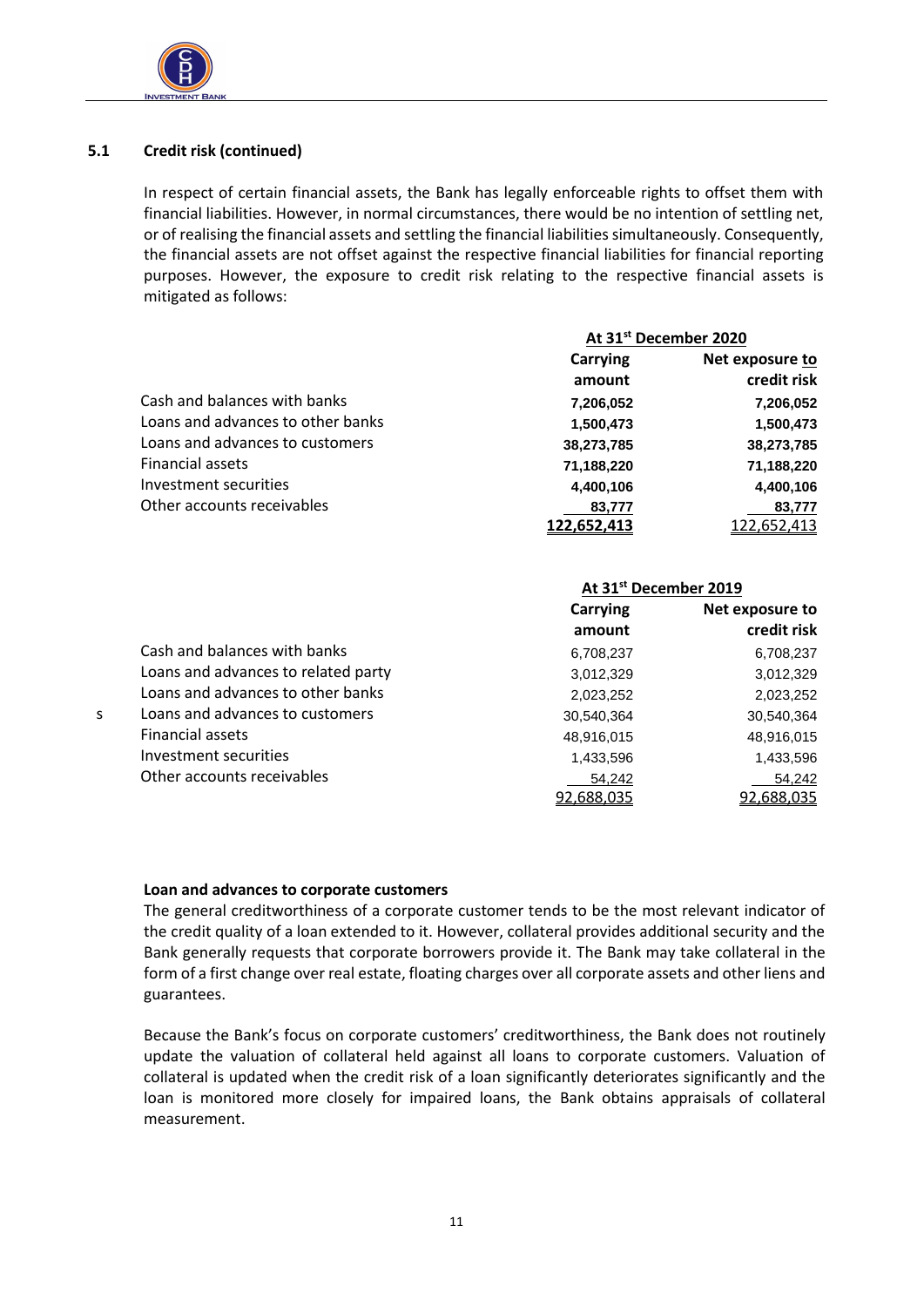

#### **Other types of collateral and credit enhancements**

In addition to the collateral included in the table above, the Bank also holds other types of collateral and credit enhancements such as second charges for which specific values are not generally available. Assets obtained by taking possession of the collateral.

Details of financial and non-financial assets obtained by the Bank during the year by taking possession of collateral held as security against loans and advances as well as calls made on credit enhancements and held at the year-end are shown below:

The Bank policy is to pursue timely realisation of the collateral in an orderly manner. The Bank generally does not use the non-cash collateral for its own operations but will be actively marketed to be sold.

#### <span id="page-11-0"></span>**5.2 Liquidity risk**

Liquidity risk is the risk that the Bank will encounter difficulty in meeting obligations arising from its financial liabilities.

#### Management of liquidity risk

The Bank's approach to managing liquidity is to ensure as far as possible that it will always have sufficient liquidity to meet its liabilities when due, both under stressed and normal conditions, without causing damage to the Bank's reputation.

The daily liquidity position is monitored. It is assumed that under normal circumstances customer demand deposits will remain stable or increase in value and unrecognised loan/ overdraft commitments are not expected to be immediately drawn down in their entirety. Regular stress testing is done under normal and severe market conditions. The results are discussed with the Asset and Liability Committee (ALCO) and the Board Risk and Compliance Committee (BRC).

All liquidity policies and procedures are subject to review and approval by ALCO. The daily monitoring of liquidity is the responsibility of an integrated treasury department which monitors the level of mismatches in the maturity positions of assets and liabilities.

#### **Asset and Liability Management Committee (ALCO)**

The primary objective of ALCO is to ensure a proper balance in terms of maturity profile, cost and yield, risk exposure, etc. between funds mobilized and funds deployed. ALCO seeks to manage risks in order to minimize the volatility of net interest income and protect the long-term economic value of the Bank. The committee also monitors the capital adequacy of the Bank.

Key functions of ALCO include setting pricing guidelines for assets and liabilities, setting limits and managing liquidity risk and interest rate risk and ensuring that contingency funding plans are in place to avert funding crises.

The table below analyses financial assets and financial liabilities into relevant maturity rankings based on the remaining contractual maturities: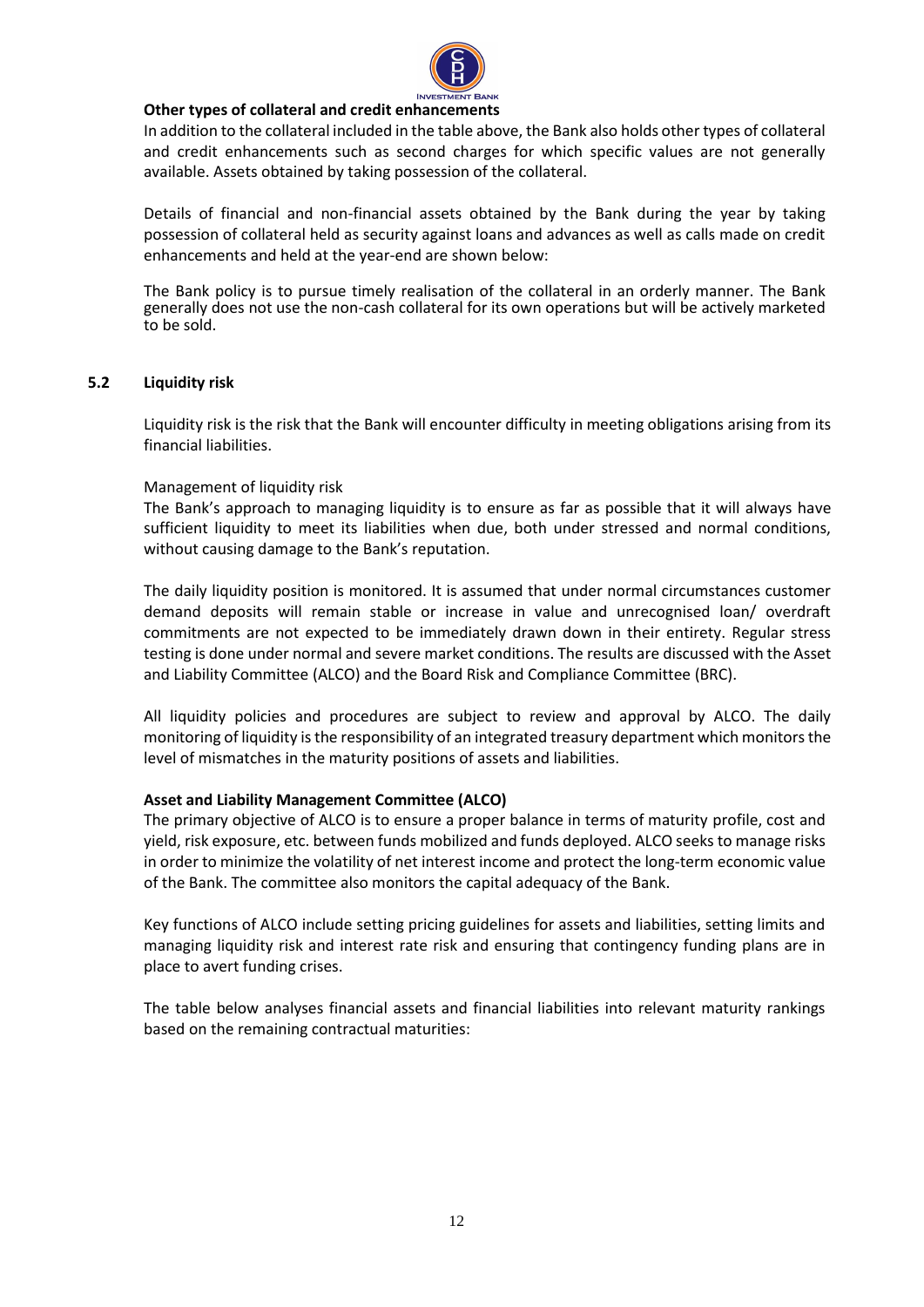

| 2020                                                  | <b>Note</b> | Carrying<br>amount | Cash<br>inflow/<br>(outflow) | Up to<br>1 month | <u>1-3</u><br>months | 3-6 months     | $6 - 12$<br>months | 1-3 years  |
|-------------------------------------------------------|-------------|--------------------|------------------------------|------------------|----------------------|----------------|--------------------|------------|
| <b>ASSETS</b>                                         |             |                    |                              |                  |                      |                |                    |            |
| Cash and cash equivalents                             | 8           | 7,206,052          | 7,206,052                    | 7,206,052        |                      |                |                    |            |
| Loans and advances to customers                       | 11          | 38,273,785         | 39,830,586                   | 7,075,303        | 363,516              | 4,763,808      | 12,757,262         | 14,870,698 |
| Loans and advances to related party                   | 32          |                    |                              |                  |                      |                |                    |            |
| Loans and advances to other banks                     | 10          | 1,500,473          | 1,500,473                    | 1,500,473        |                      |                |                    |            |
| Financial assets at fair value through profit or loss | 9.1         | 71,188,220         | 71,188,220                   | 2,871,019        | 4,846,902            | 11,215,767     | 8,794,354          | 43,460,177 |
| Investment securities                                 | 9.2         | 4,400,106          | 4,400,106                    |                  |                      | $\blacksquare$ | 1,444,307          | 2,955,799  |
| Other accounts receivables                            | 12          | 83,777             | 83,777                       |                  | 83,777               |                |                    |            |
| <b>Total assets</b>                                   |             | 122,652,413        | 124,209,214                  | 18,652,847       | 5,294,195            | 15,979,575     | 22,995,923         | 61,286,674 |
| <b>LIABILITIES</b>                                    |             |                    |                              |                  |                      |                |                    |            |
| Current and savings account                           | 16          | 18,820,701         | 20,273,088                   | 20,273,088       |                      |                |                    |            |
| Foreign currency accounts                             | 16          | 8,379,979          | 9,754,631                    | 9,754,631        |                      |                |                    |            |
| Term deposit accounts                                 | 16          | 20,883,132         | 21,729,844                   | 4,058,680        | 13,112,440           | 1,931,640      | 2,627,085          | 8,188      |
| Investment funds                                      | 17          | 59,406,494         | 59,943,225                   | 31,477,935       | 21,165,970           | 1,618,230      | 5,681,091          |            |
| Balances due from other banks                         | 19          | 500,472            | 500,472                      | 500,472          |                      |                |                    |            |
| Subordinated debt                                     | 18          | 1,600,000          | 1,600.000                    |                  |                      |                |                    | 1,600,000  |
| <b>Total liabilities</b>                              |             | 109,590,778        | 113,801,260                  | 66,064,806       | 34,278,410           | 3,549,870      | 8,308,176          | 1,608,188  |
| Net liquidity gap                                     |             | 13,061,635         | 10,407,954                   | (47, 411, 959)   | (28, 984, 215)       | 12,429,705     | 14,687,747         | 59,678,486 |
| <b>Cumulative liquidity gap</b>                       |             |                    |                              | (47, 411, 959)   | (76, 396, 174)       | (63,966,469)   | (49, 278, 722)     | 10,399,764 |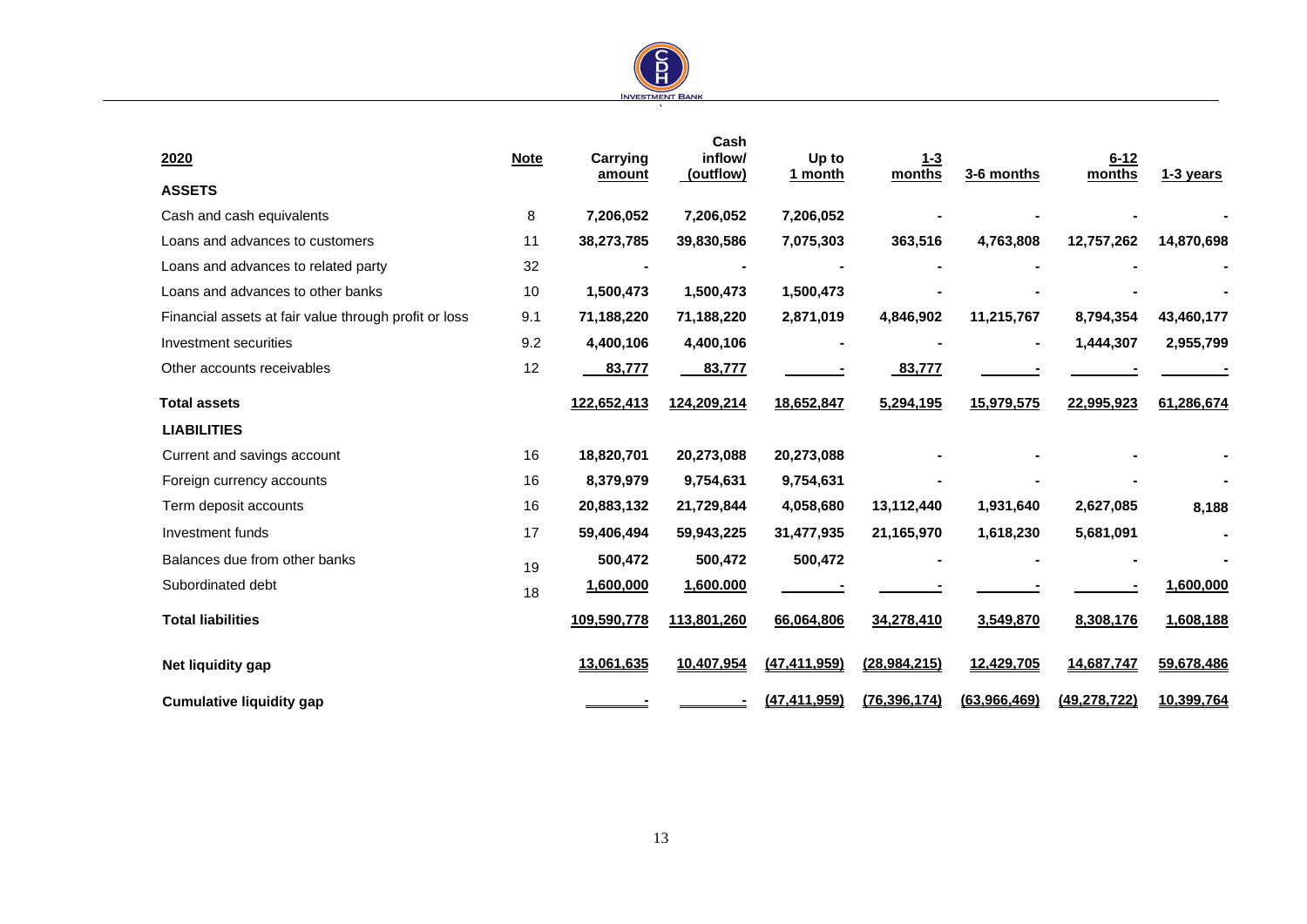

| 2019<br><b>ASSETS</b>                                 | <b>Note</b> | Carrying<br>amount | Cash<br>inflow/<br>(outflow) | Up to<br>1 month | $1 - 3$<br>months | 3-6 months     | 6-12 months    | 1-3 years  |
|-------------------------------------------------------|-------------|--------------------|------------------------------|------------------|-------------------|----------------|----------------|------------|
| Cash and cash equivalents                             | 8           | 6,708,237          | 6,708,237                    | 6,708,237        |                   |                |                |            |
| Loans and advances to customers                       | 11          | 30,540,364         | 30,914,816                   | 4,408,912        | 34,064            | 37,187         | 9,309,456      | 17,125,197 |
| Loans and advances to related party                   | 32          | 3,012,329          | 3,012,329                    | 3,012,329        |                   |                |                |            |
| Loans and advances to other banks                     | 10          | 2,023,252          | 2,023,252                    | 2,023,252        |                   |                |                |            |
| Financial assets at fair value through profit or loss | 9.1         | 48,916,015         | 49,794,088                   | 1,950,413        | 4,780,949         |                | 7,584,735      | 35,477,991 |
| Investment securities                                 | 9.2         | 1,433,596          | 1,500,000                    |                  |                   |                |                | 1,500,000  |
| Other accounts receivables                            | 12          | 54,201             | 54,201                       |                  | 54,201            |                |                |            |
| <b>Total assets</b>                                   |             | 92,687,994         | 94,006,923                   | 18,103,143       | 4,869,213         | 37,187         | 16,894,191     | 54,103,188 |
| <b>LIABILITIES</b>                                    |             |                    |                              |                  |                   |                |                |            |
| Current and savings account                           | 16          | 20,568,523         | 20,568,523                   | 20,568,523       |                   |                |                |            |
| Foreign currency accounts                             | 16          | 2,678,645          | 2,678,645                    | 2,678,645        |                   |                |                |            |
| Term deposit accounts                                 | 16          | 17,075,550         | 17,687,243                   | 6,623,692        | 7,413,274         | 2,265,174      | 1,385,103      |            |
| Investment funds                                      | 17          | 41,636,566         | 42,906,426                   | 11,309,728       | 19,096,395        | 4,210,207      | 8,290,096      |            |
| Subordinated debt                                     | 18          | 1,600,000          | 1,600,000                    |                  |                   |                |                | 1,600,000  |
| <b>Total liabilities</b>                              |             | 83,559,284         | 85,440,837                   | 41,180,588       | 26,509,669        | 6,475,381      | 9,675,199      | 1,600,000  |
| Net liquidity gap                                     |             | 9,128,710          | 8,566,086                    | (23,077,445)     | (21, 640, 455)    | (6,438,194)    | 7,218,992      | 52,503,188 |
| <b>Cumulative liquidity gap</b>                       |             |                    |                              | (23,077,445)     | (44, 717, 900)    | (51, 156, 094) | (43, 937, 102) | 8,566,086  |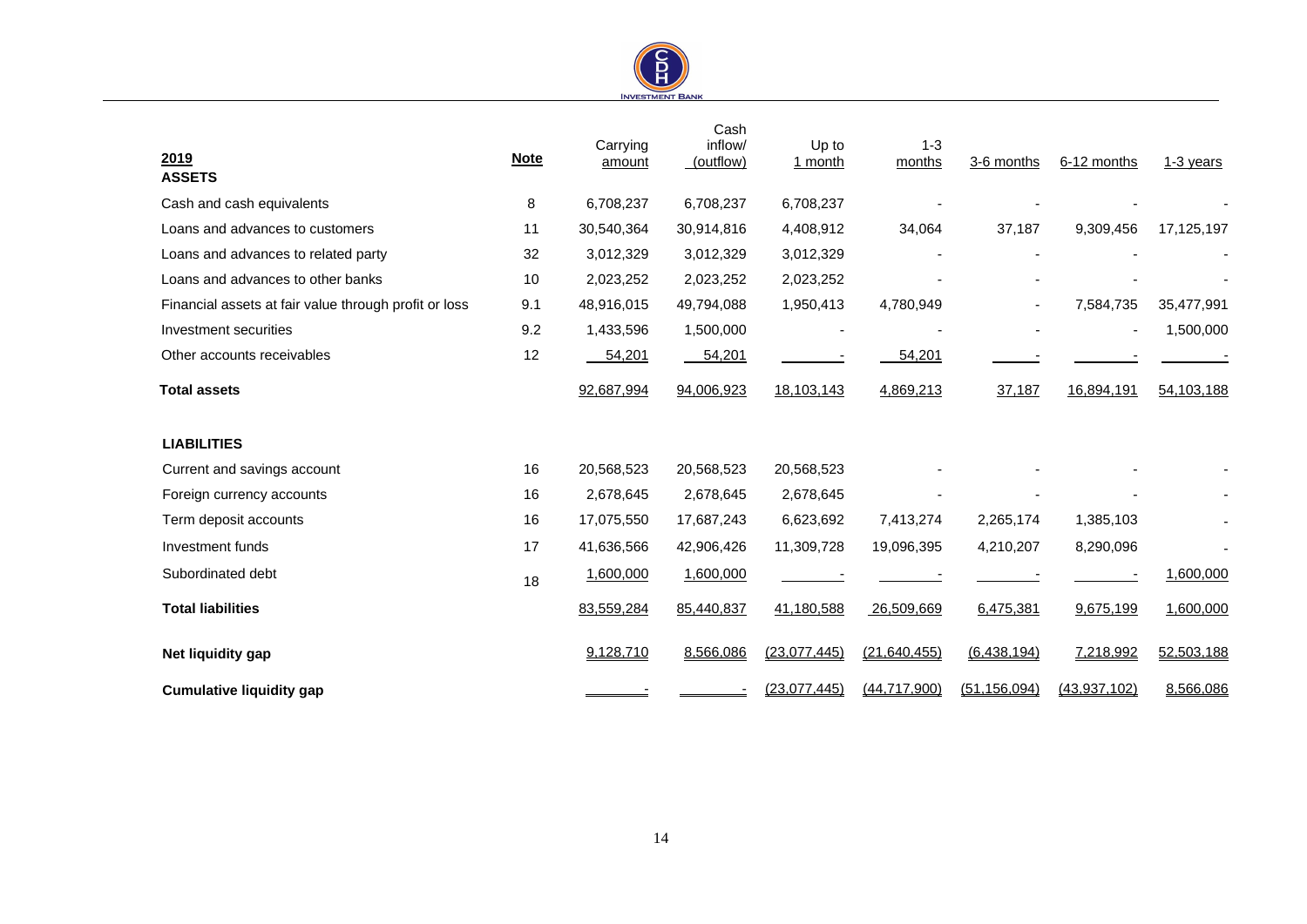

# <span id="page-14-0"></span>**5.2 Liquidity risk**

The Reserve Bank of Malawi has issued the following guidelines on the management of liquidity:

- Liquidity Ratio 1: Net liquidity (total liquid assets less suspense accounts in foreign currency) divided by total deposits must be at least 25 percent.
- Liquidity Ratio 2: Net liquidity (total liquid assets less suspense account in foreign currency and cheques in the course of collection) divided by total deposits must be at least 25 percent.

Liquidity Ratios 1 and 2 were as specified below:

Consolidated and Separate

|                    | <b>Dec 2020</b> | <b>Dec 2019</b> |
|--------------------|-----------------|-----------------|
| Liquidity Ratio I  | 45.53%          | 45.83%          |
| Liquidity Ratio II | 45.53%          | 45.83%          |

### <span id="page-14-1"></span>**5.3 Market risk**

### **Market risk management policy**

Market risk is the risk that changes in market prices, such as interest rates and foreign exchange rates will affect the Bank income or the value of its holding of financial instruments. The objective of the Bank's market risk management policy is to manage and control market risk exposures within acceptable parameters while optimizing the return on risk.

# *5.3.1 Foreign exchange risk*

Foreign exchange rate risk is the potential impact of adverse currency rates movements on earnings and economic value. It arises from the change in value of the local currency against foreign currencies.

Foreign currency transactions and positions are monitored by senior management and ALCO.

The responsibilities of the Integrated Treasury Department include monitoring of foreign exchange risk. This involves the risks of the Bank incurring financial loss on settlement of foreign exchange positions taken in both the trading and banking books. The foreign exchange positions arise from the following activities:

- Trading in foreign currencies through spot, forward and option transactions as a market maker or position taker, including the unhedged position arising from customer driven foreign exchange transactions.
- Holding foreign currency position in the bank books (e.g. in the form of loans, deposits, cross border investments, etc.).

The Treasury Department is responsible for:-

- Setting the foreign exchange risk management strategy and tolerance levels.
- Ensuring that effective risk management systems and internal controls are in place.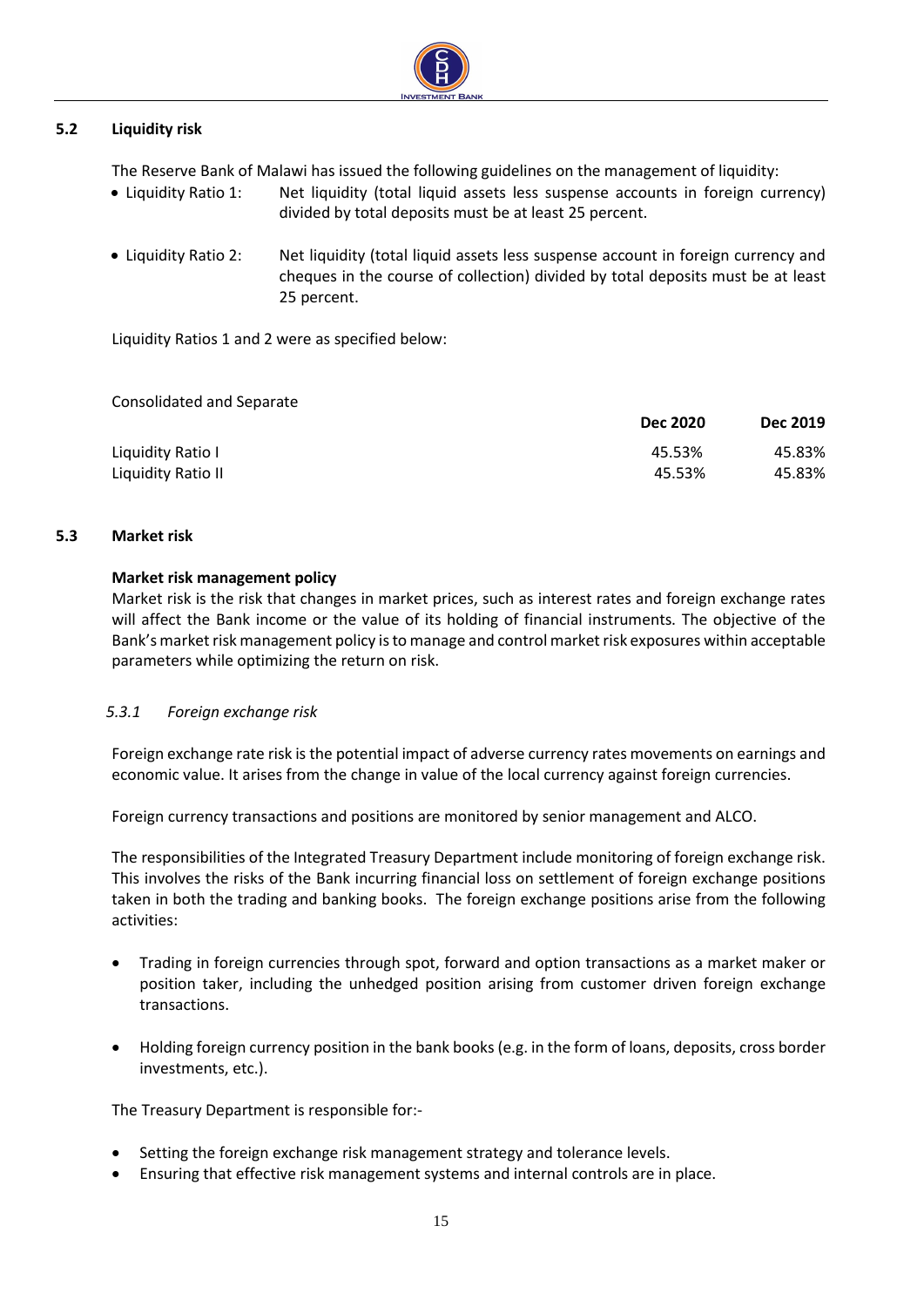

- Monitoring significant foreign exchange exposure.
- Ensuring that foreign exchange operations are supported by adequate management information systems which complement the risk management strategy
- Reviewing the policies, procedures and currency limits regularly in line with changes in the economic environment.

The ALCO regularly monitors the controls put in place by the treasury department, which are approved and reviewed by the board from time to time.

The Bank's foreign exchange exposures at the reporting date were as follows:

|            | <b>Assets</b> | <b>Liabilities</b> | <u>Net</u> | <b>Exchange Rate</b><br>movement | Impact on profit<br>and equity<br>(net of tax) |
|------------|---------------|--------------------|------------|----------------------------------|------------------------------------------------|
| <b>USD</b> | 7,047         |                    | 7,046      | 0.05%                            | 2.47                                           |
| <b>GBP</b> | 314           | $\blacksquare$     | 314        | 0.13%                            | 0.28                                           |
| <b>EUR</b> | 170           | $\blacksquare$     | 170        | 0.20%                            | 0.24                                           |
| <b>ZAR</b> | 370           | 2                  | 368        | 0.08%                            | 0.20                                           |
|            |               |                    |            |                                  | 3.19                                           |

At 31 December 2020, if the Malawi Kwacha had weakened/strengthened by the above exchange rate movements against the US dollar, Great British Pound, Euro and the South African Rand with all other variables held constant, post-tax profit for the year would have been MK0.301million (2019: MK 0.018 million) higher/lower, mainly as a result of foreign exchange gains/losses on translation of foreign currency-denominated financial instruments.

#### *5.3.2 Interest rate risk*

Interest rate risk is the exposure of the Bank's financial condition to adverse movements in interest rates. It basically arises from timing differences in the maturity of re-pricing of the Bank's assets and liabilities. Changes in interest rates can have adverse effects on the Bank's earnings and its economic value. ALCO monitors interest rate risk in the Bank.

Stress testing on the three elements of market risk is done by an independent risk function. The results are discussed with ALCO and the Risk Committee and appropriate risk mitigation measures and contingency plans are implemented. Below is a summary of the Bank's interest rate gap position: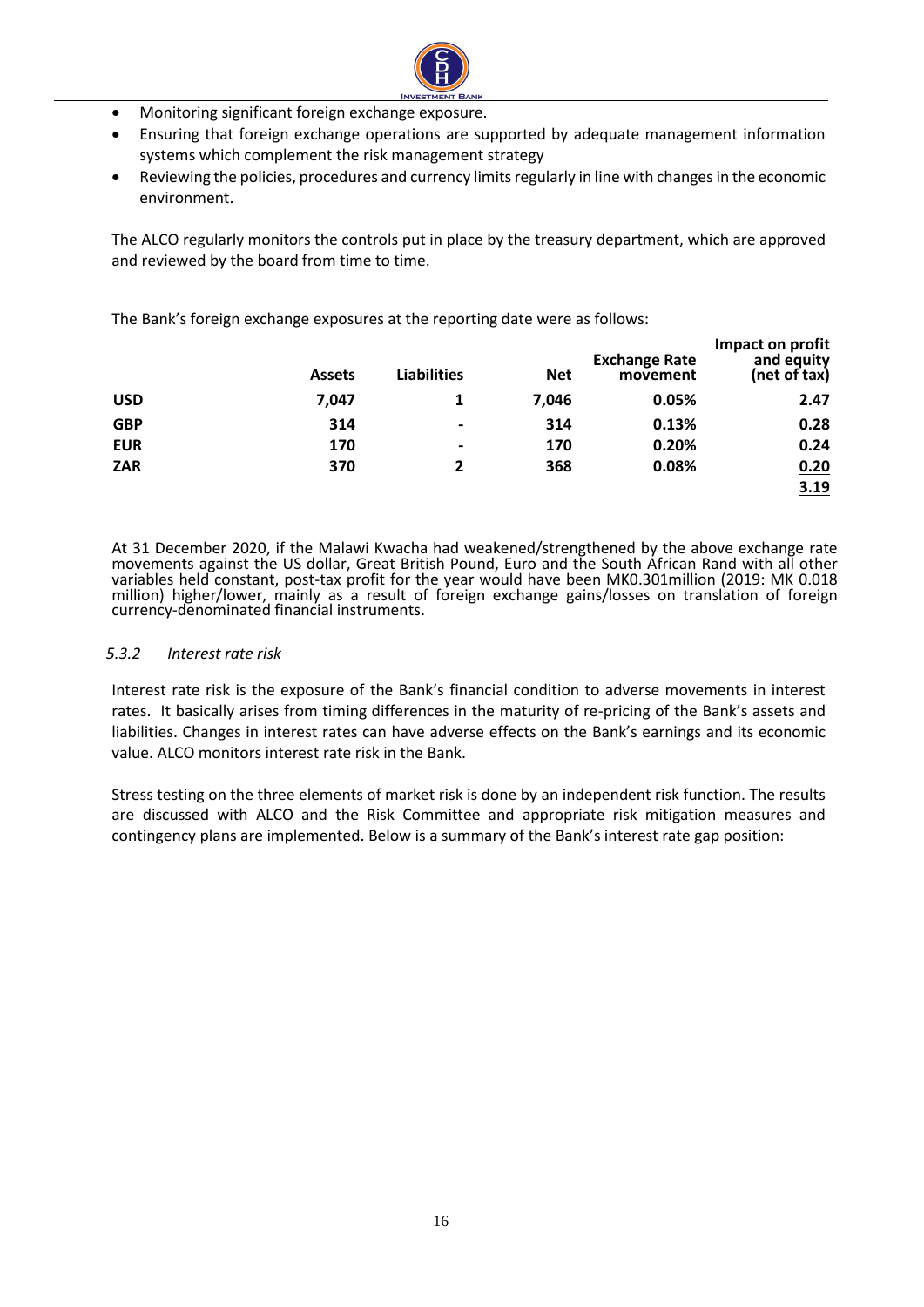

Variable rate instruments expose the Bank to cash flow interest rate risk whereas fixed rate instruments expose the Bank to fair value interest rate risk.

#### **Fixed Rate Instruments**

 $\overline{a}$ 

| 2020                                                                           | <b>Note</b> |              |                         |                          |                        |                        |                         |                         | <b>Total</b>             |
|--------------------------------------------------------------------------------|-------------|--------------|-------------------------|--------------------------|------------------------|------------------------|-------------------------|-------------------------|--------------------------|
| <b>Assets</b>                                                                  |             | Zero<br>rate | <b>Floating</b><br>rate | $0 - 3$<br>months        | $3-6$<br>months        | $6-9$<br>months        | $9 - 12$<br>months      | Over<br>12 months       | carrying<br>amount       |
| Cash and cash equivalents<br>Loans and advances to customers                   | 8<br>11     | 7,206,052    | 38,273,785              |                          |                        |                        |                         |                         | 7,206,052<br>38,273,785  |
| Loans and advances to related party<br>Loans and advances to other banks       | 32<br>10    |              | 1,500,473               |                          |                        |                        |                         |                         | 1,500,473                |
| Financial assets at fair value through profit or loss<br>Investment securities | 9.1<br>9.2  |              |                         | 7,717,921                | 11,215,767             |                        | 8,794,354               | 43,460,177              | 71,188,220               |
| <b>Total assets</b>                                                            |             | 7,206,052    | 39,774,258              | 7,717,921                | 11,215,767             |                        | 1,444,307<br>10,238,661 | 2,955,799<br>46,415,976 | 4,400,106<br>122,568,636 |
|                                                                                |             |              |                         |                          |                        |                        |                         |                         |                          |
| <b>Liabilities</b><br>Balances due to other banks                              | 19          |              |                         | 500,472                  |                        |                        |                         |                         | 500,472                  |
| Current and savings accounts<br>Foreign currency accounts                      | 16<br>16    |              |                         | 18,820,701<br>8,379,979  |                        |                        |                         |                         | 18,820,701<br>8,379,979  |
| Term deposit accounts<br>Investment funds                                      | 16<br>17    |              |                         | 16,324,407<br>52,107,174 | 1,931,640<br>1,618,230 | 2,627,085<br>5,681,090 |                         |                         | 20,883,132<br>59,406,494 |
| Subordinated liabilities                                                       | 18          |              |                         |                          |                        |                        |                         | 1,600,000               | 1,600,000                |
| <b>Total liabilities</b>                                                       |             |              |                         | 96,132,733               | 3,549,870              | 8,308,175              |                         | 1,600,000               | 109,590,778              |
| Interest gap                                                                   |             | 7.206.052    | 39,774,258              | (88, 414, 811)           | 7,665,897              | (8,308,175)            | 10,238,661              | 44,815,976              | 12,977,858               |
| Impact on post tax profit or equity of an increase<br>in the interest rate 5%  |             |              | 1,392,099               | (3,094,518)              | 268,306                | (290, 786)             | 358,353                 | 1,568,559               | 454,225                  |
| Impact on post tax profit or equity of a decrease<br>in the interest rate 5%   |             |              | (1,392,099)             | 3,094,518                | (268, 306)             | 290,786                | (358, 353)              | (1,568,559)             | (454, 225)               |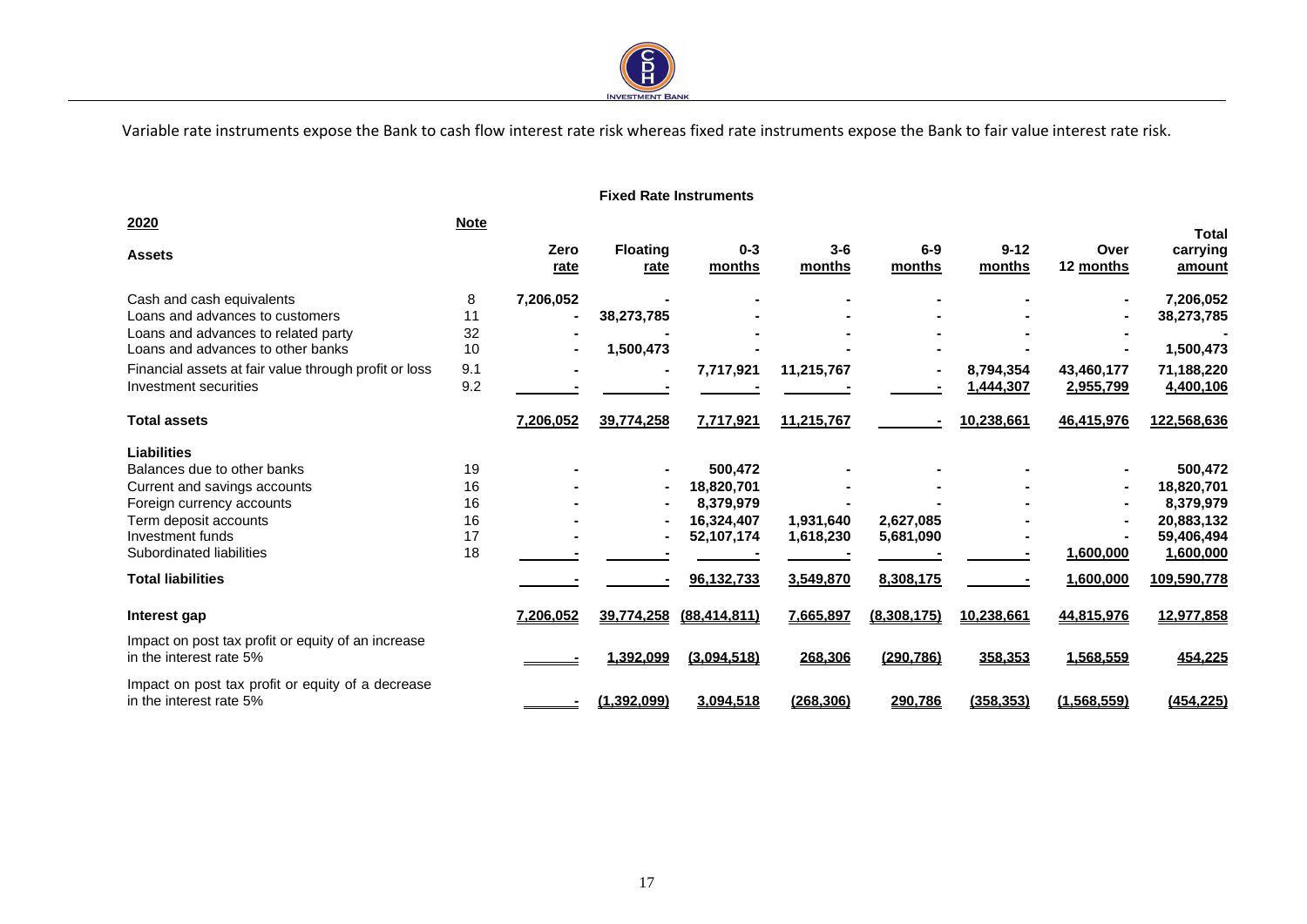

#### <span id="page-17-0"></span>**5.4 Operational risks**

Operational risk is the probability and likelihood of direct or indirect loss arising from a wide variety of causes associated with the Bank's processes, personnel, technology and infrastructure and from external factors other than credit, liquidity, interest rate and market risks such as those arising from legal and regulatory requirements and the requirement to observe generally accepted standards of corporate behaviour. Operational risks arise from all the Bank's operations, systems, and processes.

The objective of the Bank is to manage operational risks to balance the avoidance of financial losses and damages to the bank's reputation with an overall cost effectiveness and to avoid control procedures that restrict initiative and creativity.

The primary responsibility for the development and implementation of controls to address operational risk is assigned by the Board Risk and Compliance Committee to senior management within all operating units. The responsibility is supported by the development of overall standards in the Bank for the management of operational risks in the following areas: -

- requirements for appropriate segregation of duties, including the independent authorisation of transactions.
- requirements for the reconciliation and monitoring of transactions
- compliance with regulatory and other legal requirements
- documentation of controls and procedures.
- requirements for the yearly assessment of operational risks faced, and the adequacy of controls and procedures to address the risks identified by Internal and External auditors
- requirements for the reporting of operational losses and proposed remedial action.
- development of contingency plans
- training and professional development
- risk mitigation, including insurance where it is cost-effective

Compliance with Bank standards is supported by a programme of reviews undertaken by the Bank Internal Audit. The results of Internal Audit reviews are discussed with the management of the business unit to which they relate, with summaries submitted to the Board Audit Committee.

Risk function also assesses operational risks as a second line of defence and discusses the results with management as well as the Risk and Compliance Committee

#### <span id="page-17-1"></span>**5.5 Legal and Compliance risk**

The Bank's Chief Legal Officer and Chief Compliance Officer are responsible for managing the bank's Compliance function. The Chief Legal and Compliance Officers have unrestricted access to the managing director and the chairman of Board, Risk and Compliance Committee. The Bank is subject to extensive supervisory and regulatory regimes, and the executive management remains responsible for overseeing the management of the bank's compliance risk.

Money laundering controls are managed within the Compliance function. The Bank has adopted antimoney laundering policies including Know-Your-Customer policies and procedures and adheres to the country's anti-money laundering legislation and Reserve Bank of Malawi regulations.

The management of compliance risk has become a distinct discipline within the Bank's overall risk management framework. The ultimate responsibility for this risk lies with the Board of Directors. A combination of key activities is undertaken to manage the risk such as developing compliance management plans, training staff and other stakeholders on relevant regulatory requirements, and monitoring compliance. Compliance with the Know-Your-Customer and anti-money laundering procedures and legislation became an area of major focus for the Bank. The Compliance function